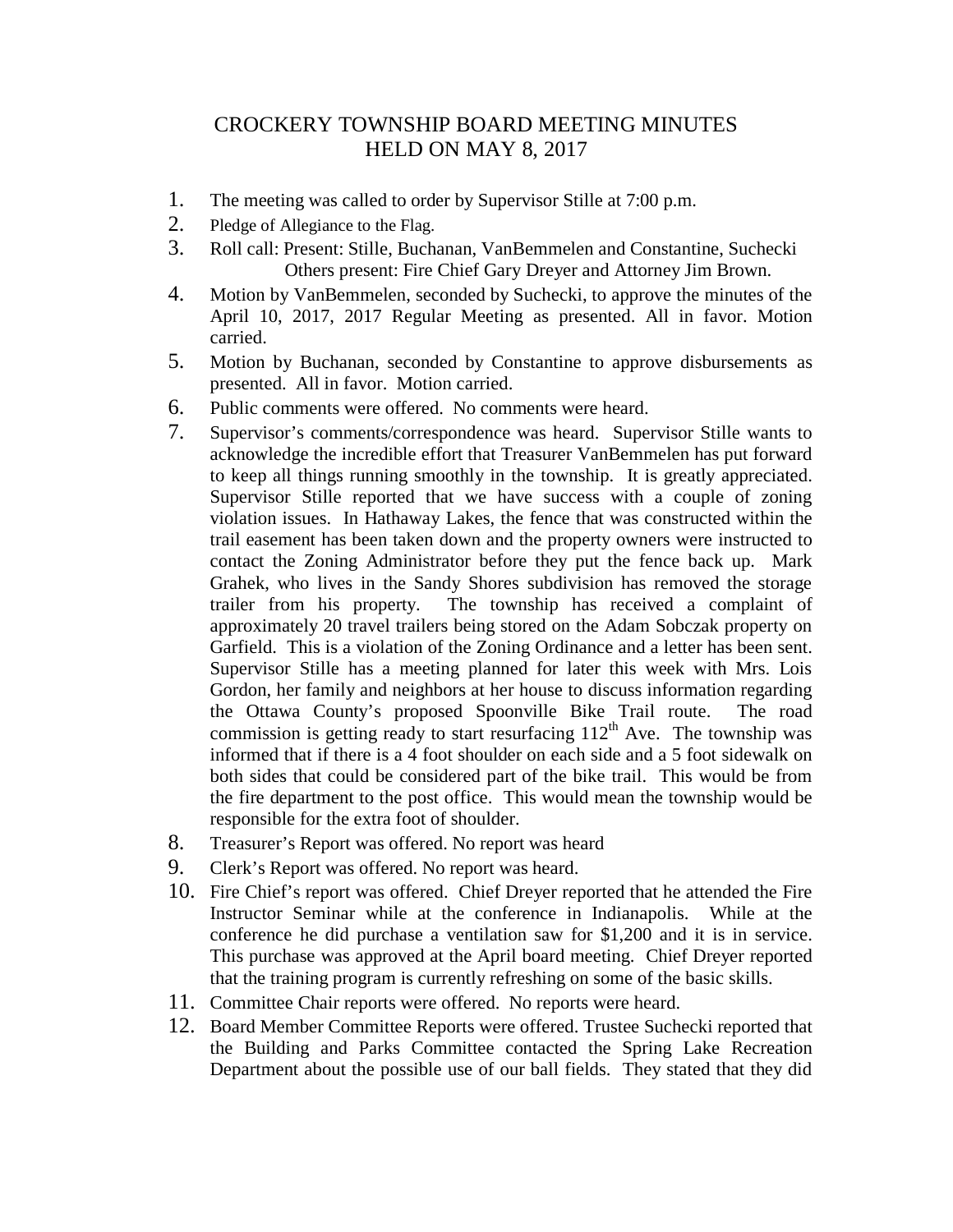not need extra ball fields at this time due to slightly lower number of participants

- 13. Discussion was held on the requested Preliminary Final Approval of Phases 7 and 8 and Condominiums #2 Phase 1 of Hathaway Lakes.
- 14. Motion by Constantine, seconded by VanBemmelen to adopt Resolution 2017- 13, Resolution To Confirm That Hathaway Lakes Water Main Shall Be Looped To State Road As Required By Michigan Department Of Environmental Quality. All in favor. Motion carried.
- 15. Motion by Buchanan, seconded by Constantine to adopt Resolution 2017-14, Resolution To Request An Easement From Verizon For Construction Of The North Bank Trail. All in favor. Motion carried.
- 16. Motion by Suchecki, seconded by VanBemmelen to adopt Resolution 2017-15, A Resolution Authorizing Local Government Match For Michigan Natural Resources Trust Fund Grant For The North Bank Trail. All in favor. Motion carried.
- 17. Motion by VanBemmelen, seconded by Suchecki to approve the SIB (State Infastructure Bank Loan) Agreement with Spring Lake Village as presented and authorize the Supervisor and Clerk to sign the agreement. All in favor. Motion carried.
- 18. Motion by Buchanan, seconded by VanBemmelen to approve the TAP Grant Agreement with Spring Lake Village as presented and authorize the Supervisor and Clerk to sign the agreement. All in favor. Motion carried.
- 19. Motion by Buchanan, seconded by Suchecki to approve Resolution 2017-16, Resolution of Support For The Proposed Revised Location of Phase 2 of The Spoonville Trail. 4- yes, 1-No, motion carried.
- 20. Motion by Constantine, seconded by Suchecki to set the public hearing date for the proposed Annual Budget for June 12, 2017 at 7:00p.m. All in favor. Motion carried.
- 21. Motion by Constantine, seconded by Buchanan to adopt Resolution 2017-17, Resolution Authorizing The Treasurer To Deposit Funds In Chemical Bank. All in favor. Motion carried.
- 22. Motion by Constantine, seconded by Buchanan to increase the fire department weekend duty pay from \$25.00 to \$50.00 effective immediately. All in favor. Motion carried.
- 23. Motion by Buchanan, seconded by VanBemmelen to adopt Ordinance 2017-04, An Ordinance To Repeal Certain Provisions Of Township Ordinance No. 2004- 03, The Township Ordinance To Re-Establish The Township Fire Department, All in favor. Motion carried.
- 24. Motion by Constantine, seconded by Buchanan to adopt Resolution 2017-18. A Resolution To Rescind Township Board Resolution No. 2014-25. All in favor. Motion carried.
- 25. Motion by Constantine, seconded by Suchecki to accept the pay raises as discussed for the fire department, office staff and custodial. All in favor. Motion carried.